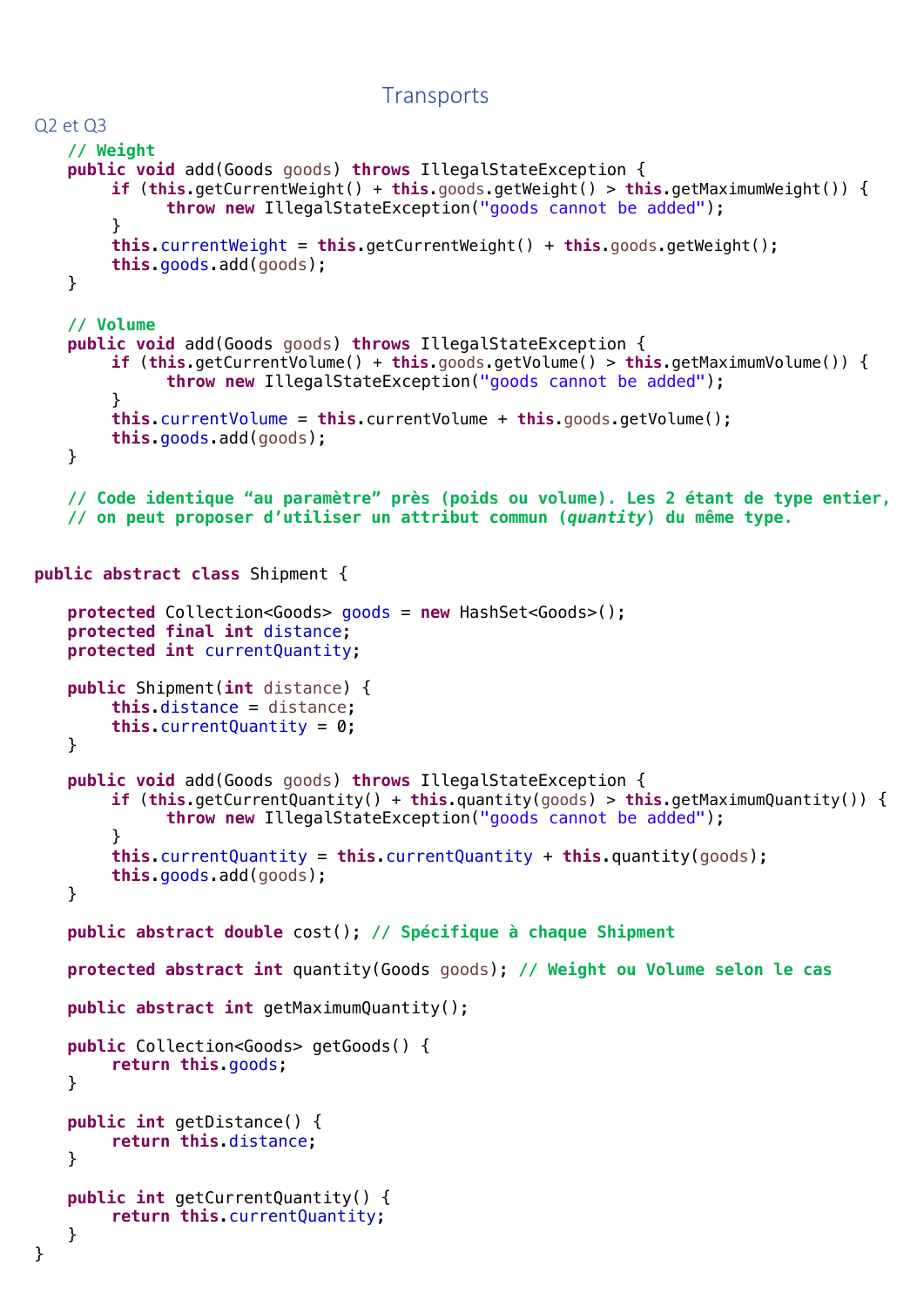

· cost(): double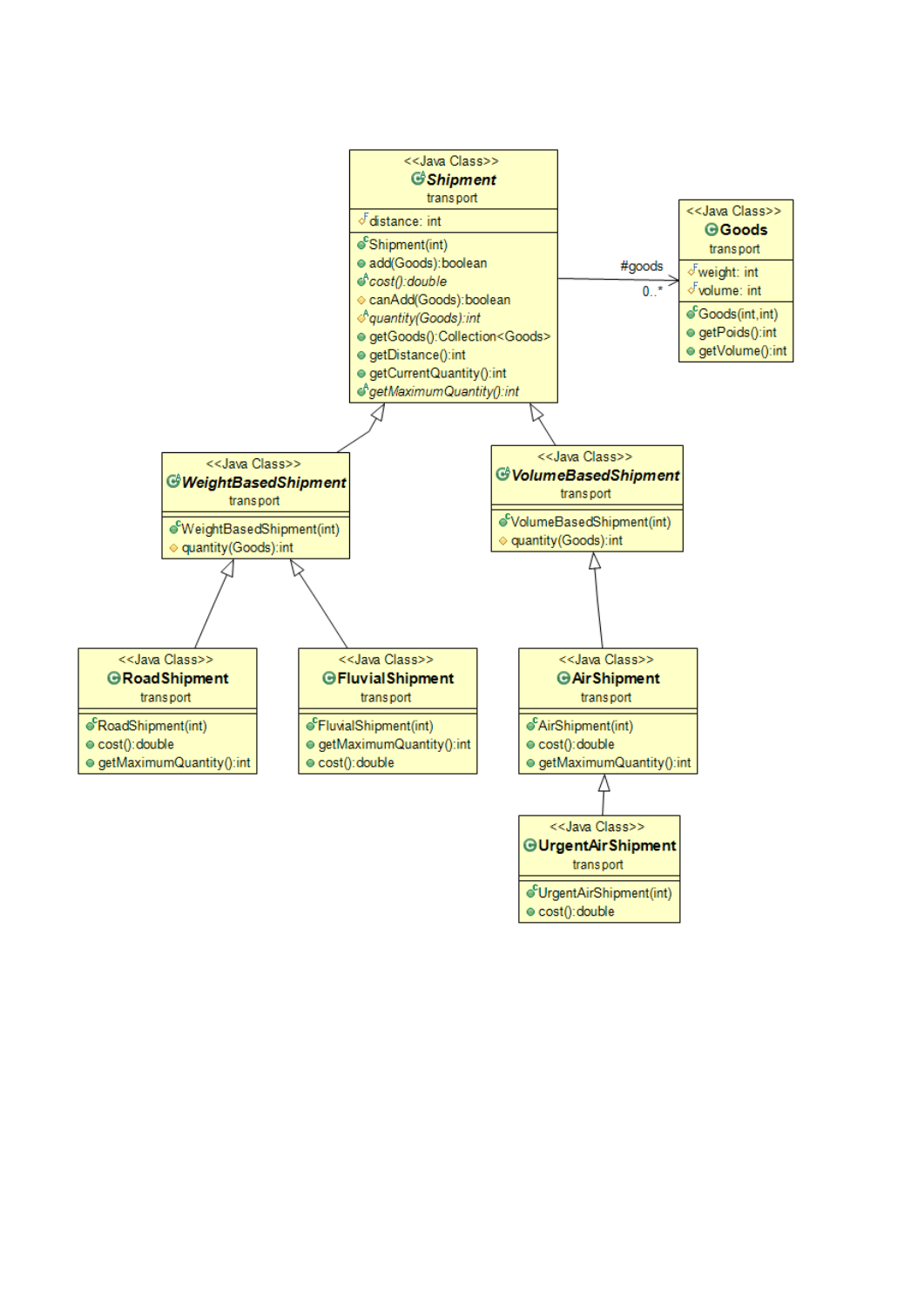```
public abstract class ShipmentTest {
    protected abstract Shipment createShipment();
    protected abstract Goods tooBigGoods();
    protected abstract double getExpectedCostValue();
    protected Goods okGoods() {
          return new Goods(100,100);
    }
    protected Shipment shipment;
    protected Goods okGoods;
    @Before
    public void setupBefore() {
          this.shipment = this.createShipment();
          this.okGoods = this.okGoods();
    }
    @Test // Q4.1
    public void testAddWhenOk() {
          assertEquals(0, shipment.getCurrentQuantity());
          shipment.add(this.okGoods);
          assertTrue(shipment.getGoods().contains(okGoods));
          assertEquals(shipment.quantity(okGoods), shipment.getCurrentQuantity());
    }
    @Test(expected=IllegalStateException.class) // Q4.2
    public void testAddThrowsExceptionWhenQuantityTooBig() {
          try {
                shipment.add(this.okGoods);
          } catch(IllegalStateException e) {
                // exception must not be thrown in this case
                fail();
          }
          shipment.add(this.tooBigGoods());
    }
    @Test // Q4.3
    public void testCostWhenAddGoodsIsOk() {
          shipment.add(this.okGoods);
          assertEquals(this.getExpectedCostValue(), shipment.cost(), 0.00001);
    }
    @Test // Q4.4
    public void testCostDoesNotChangeWhenAddGoodsIsNotOk() {
          shipment.add(this.okGoods);
          double cost = shipment.cost();
          try {
                shipment.add(this.tooBigGoods());
                // add should not be done
                fail();
          } catch(Exception e) {
                // do nothing : add has not been done 
          }
          assertEquals(cost,shipment.cost(),0.00001);
    }
                                   }
```